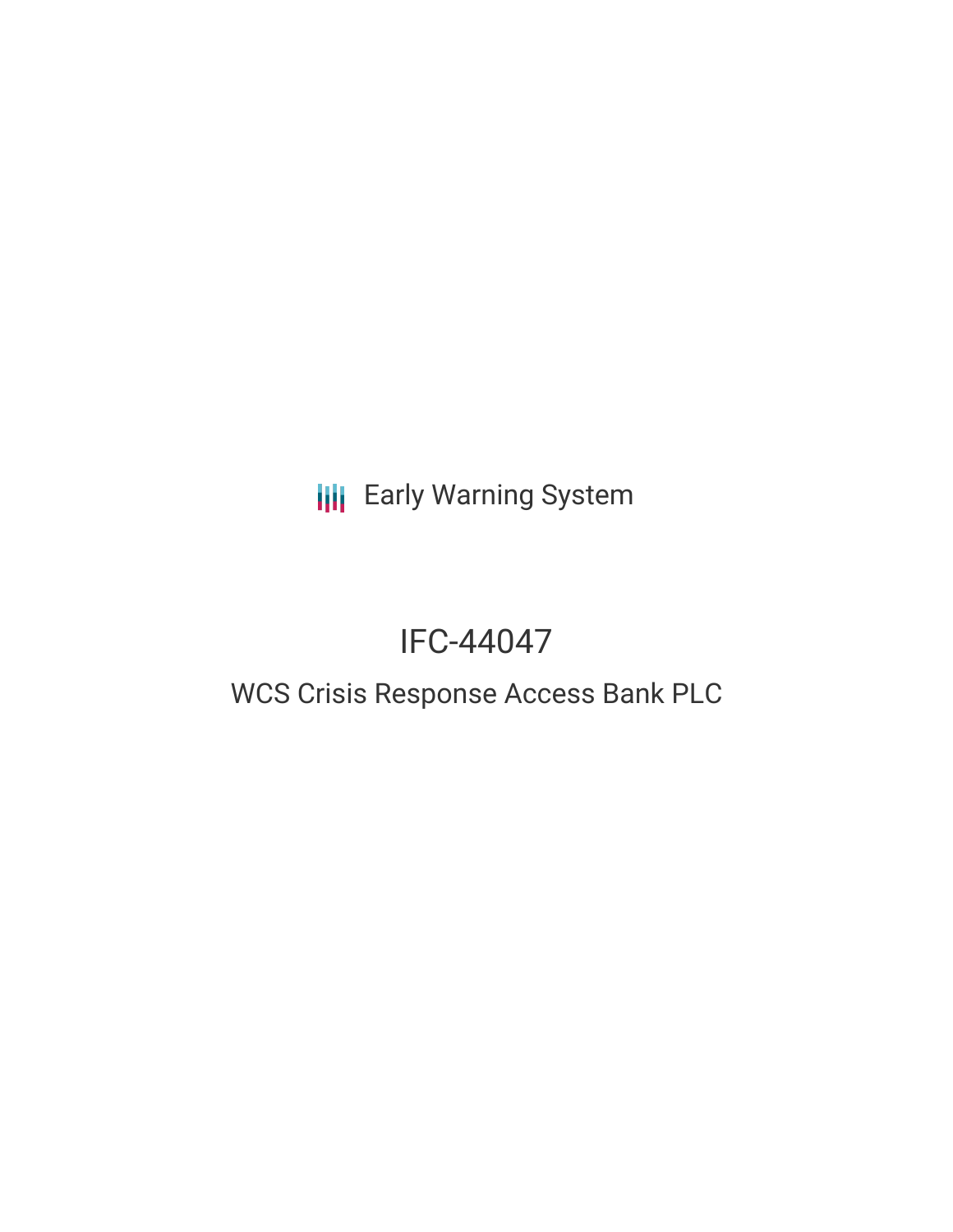

### **Quick Facts**

| <b>Countries</b>               | Nigeria                                 |
|--------------------------------|-----------------------------------------|
| <b>Financial Institutions</b>  | International Finance Corporation (IFC) |
| <b>Status</b>                  | Approved                                |
| <b>Bank Risk Rating</b>        | FI.                                     |
| <b>Voting Date</b>             | 2020-06-26                              |
| <b>Borrower</b>                | ACCESS BANK PLC                         |
| <b>Sectors</b>                 | Finance                                 |
| <b>Investment Type(s)</b>      | Loan                                    |
| <b>Investment Amount (USD)</b> | \$50.00 million                         |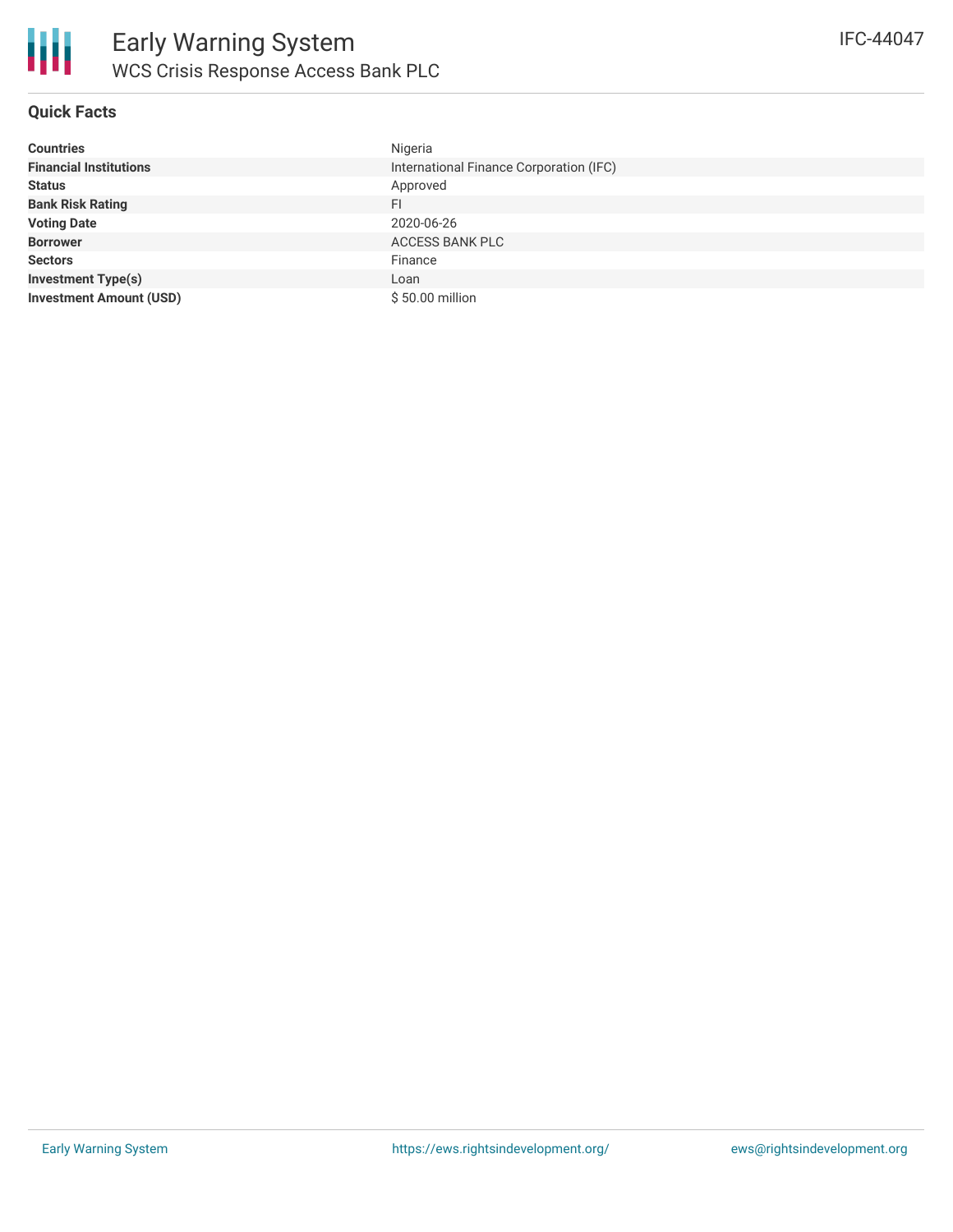

### **Project Description**

According to the IFC website:

The proposed investment consists of a one-year, renewable unsecured senior loan of up to US\$50 million to Access Bank PLC under the FIG COVID-19 Emergency Response Working Capital Solutions Envelope (WCS Envelope). The WCS Envelope is designed to provide funding to existing IFC client banks in emerging markets that will then extend new trade-related or working capital loans to companies whose cash flows have been disrupted by the global outbreak of the corona virus pandemic. The WCS facility will support the Bank in increasing its lending to FMCG companies importing raw materials, petroleum products, goods and commodities traders, corporates and Small and Medium Enterprises.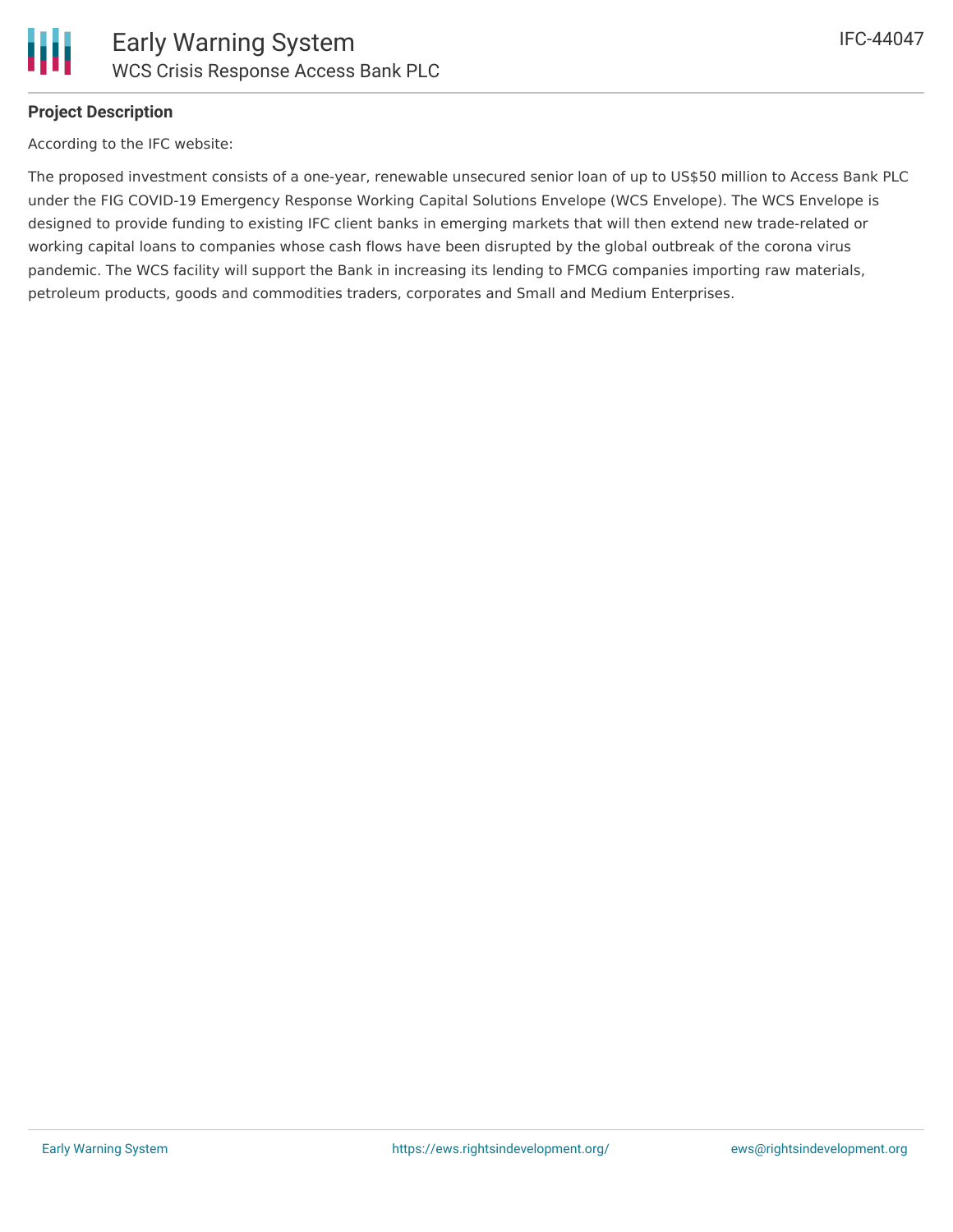## **Investment Description**

• International Finance Corporation (IFC)

The project involves a one-year, renewable unsecured senior loan of up to US\$50 million from IFC's own account under the FIG COVID-19 Emergency Response WCS Envelope.

## **Financial Intermediary**

Financial Intermediary: A commercial bank or financial institution that receives funds from a development bank. A financial intermediary then lends these funds to their clients (private actors) in the form of loans, bonds, guarantees and equity shares. Financial intermediaries include insurance, pension and equity funds. The direct financial relationship is between the development bank and the financial intermediary.

[Access](file:///actor/2020/) Bank Plc (Financial Intermediary)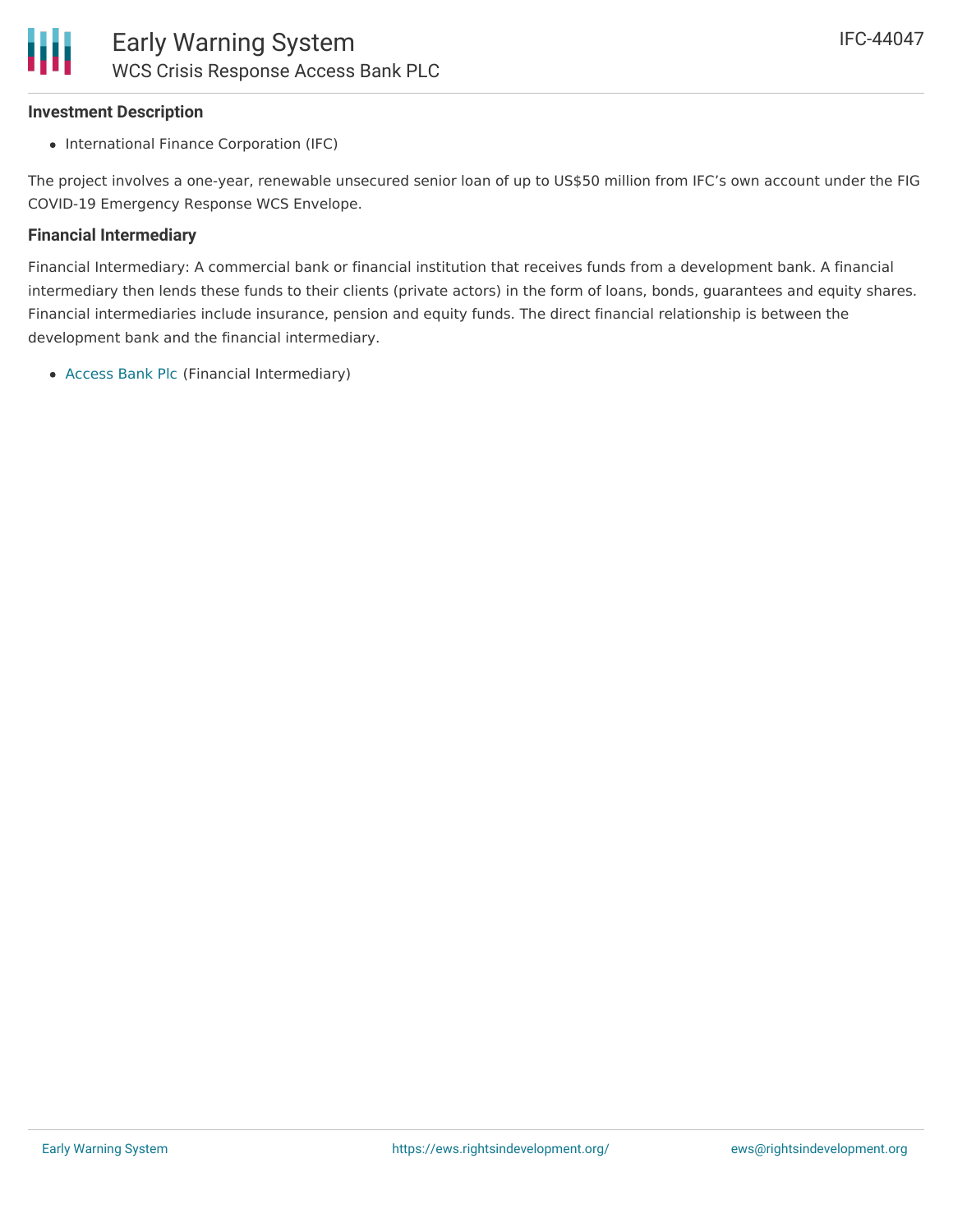

#### **Private Actors Description**

Access Bank is a leading full-service commercial bank operating through a network of more than 660 branches and service outlets, spanning 12 countries, and 36 million customers. The Bank employs 28,000 people in its operations and has subsidiaries across Sub-Saharan Africa and the United Kingdom (with a branch in Dubai, United Arab Emirates) and representative offices in China, India, and Lebanon.